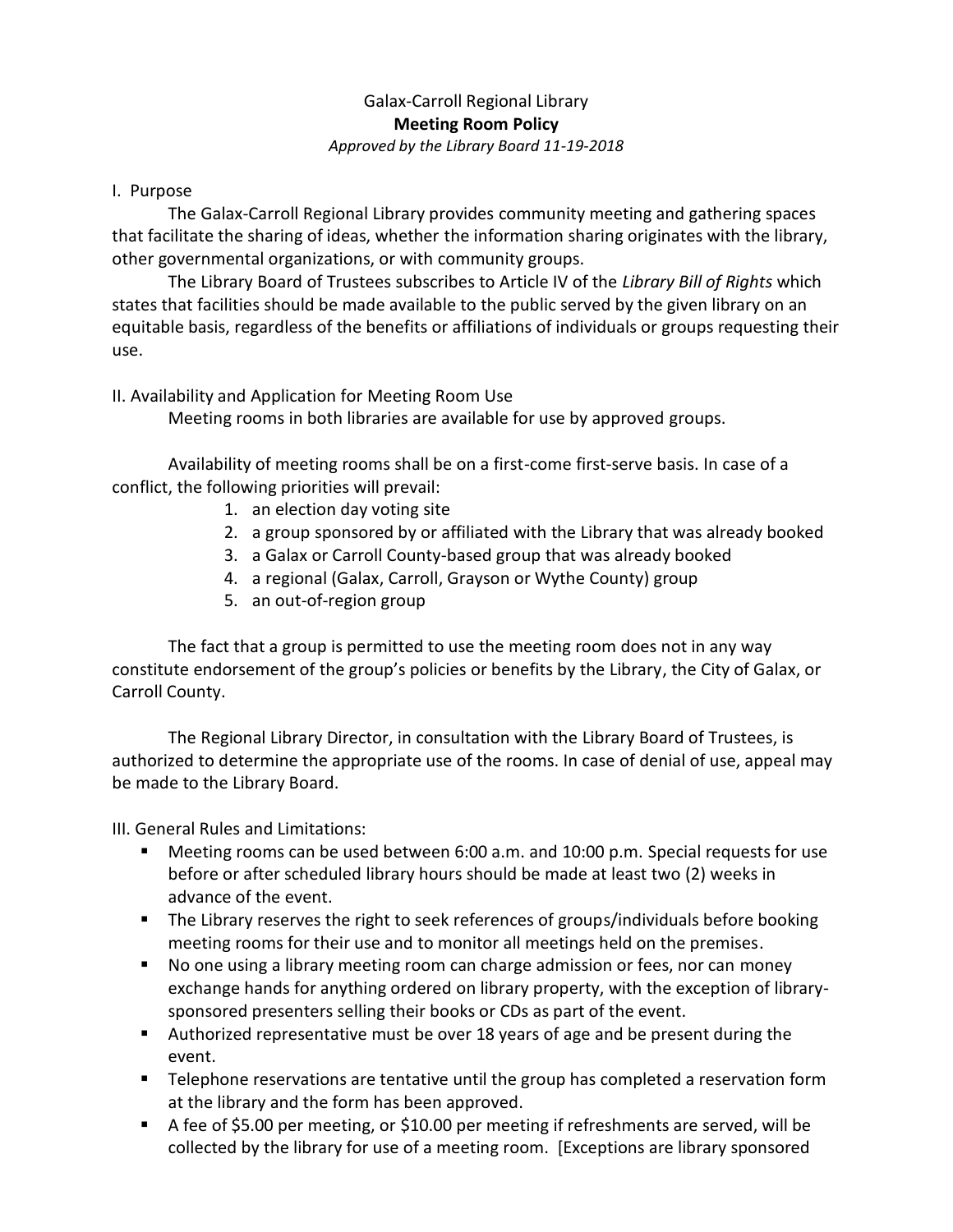programs, City of Galax/Carroll County agencies, Chamber of Commerce sponsored meetings, veterans' groups, and nonprofit groups.] As of January 1, 2019, library meeting rooms will no longer be reserved for private social gatherings or commercial demonstrations.

- Groups who need to cancel use of the meeting rooms should contact the Library immediately. If the Library has to cancel a meeting, the Library will give the group as much notice as possible.
- 1. Groups will be responsible for
	- obtaining the key to the building for events scheduled outside library hours
	- setting up chairs, tables, etc., for their use
	- providing proper supervision of room and common areas (restrooms, lobby, kitchen)
	- restoring the room to the same condition as it was found, including proper disposal of trash.
	- checking restrooms and common areas before leaving
	- locking the building if library is closed and returning the building key
	- and paying any costs arising from damage or loss during use.
- 2. The use of alcoholic beverages on Library property is prohibited. The use of tobacco products are not allowed anywhere inside the library facilities.
- 3. Refreshments may be served additional \$5.00 per meeting.
- 4. If a group requires audio-visual equipment that belongs to the library, the group representative will be responsible for using and returning/restoring equipment properly, as well as any damage to library-owned hardware or software.
- 5. Storage of materials before or after the reserved time is prohibited unless permission is acquired from library personnel.
- 6. No material may be affixed to room surfaces or tack boards without prior permission.
- 7. Telephone or Fax messages will be taken for meeting room attendees ONLY in emergency situations.
- 8. The Library Board, the City of Galax, Carroll County, or their employees or agents are not liable for any claims arising from the use of these facilities. In case of emergencies, call 911 or the local police: Galax – 236-8101 Hillsville – 728-4146 or 728-2251.
- 9. Any damage to Library premises or equipment as well as any extra cleaning required that results from the group's use of the facility will be the responsibility of said group.
	- a. Library facilities must be left clean and in good condition.
	- b. Any plans for decorations must be approved in advance by library personnel and removed by the group upon completion of the meeting.
- 10. Groups using the meeting rooms must make provisions to guard against public disturbances and unsafe practices and must be responsible for all persons attending their activities.
- 11. Anyone violating these rules may be asked to leave and/or denied future use of the facilities.